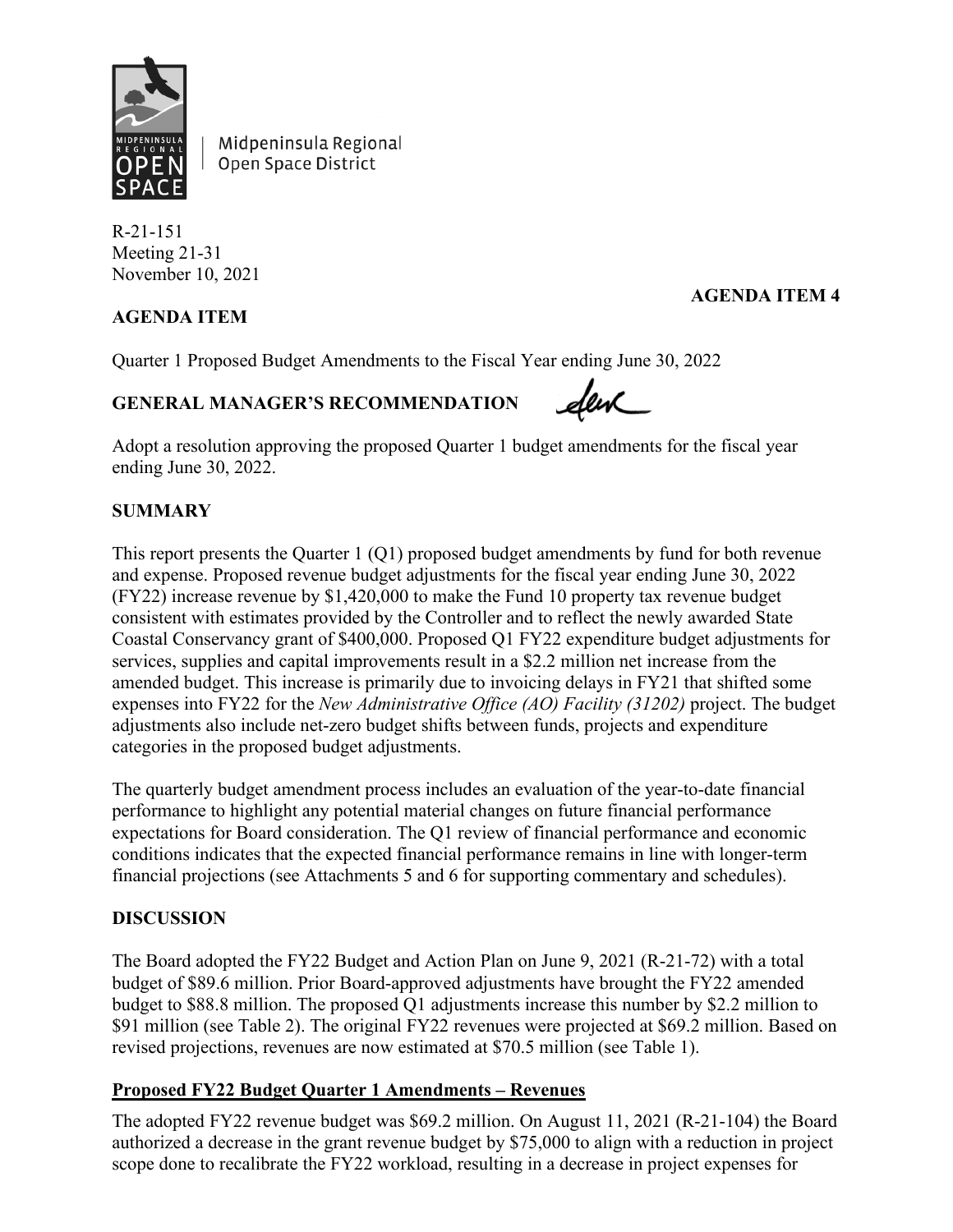*Phase II Trail Improvements at Bear Creek Redwoods Open Space Preserve (MAA21-011)*. The proposed Q1 revenue adjustments include an increase of \$1,020,000 to bring the General Fund Operating (Fund 10) property tax revenue budget in alignment with revised estimates provided by the Controller. It also includes an increase of \$400,000 in General Fund Operating (Fund 10) grant revenue to reflect the newly awarded State Coastal Conservancy grant for the Forest Health & Wildfire - Wildland Fire Resiliency (61028) project. These increases bring the amended FY22 revenue budget to \$70.5 million, or \$1.3 million above the adopted revenue budget. Table 1 lists the projected revenue by Fund, including amendments to date.

|                                  |               | <b>YTD</b><br><b>Approved</b> | Amended<br><b>Budget</b> | <b>Ouarter 1</b><br><b>Proposed</b> | FY22<br><b>Proposed</b> |
|----------------------------------|---------------|-------------------------------|--------------------------|-------------------------------------|-------------------------|
| <b>DISTRICT REVENUE</b>          | FY22 Adopted  | <b>Budget</b>                 | (as of                   | <b>Budget</b>                       | Amended                 |
| <b>BY FUND &amp; CATEGORY</b>    | <b>Budget</b> | <b>Amendments</b>             | 9/30/2021                | <b>Amendments</b>                   | <b>Budget</b>           |
| <b>General Fund Operating</b>    |               |                               |                          |                                     |                         |
| (Fund 10)                        | \$60,291,232  | \$0                           | \$60,291,232             | \$1,420,000                         | \$61,711,232            |
| Property Tax                     | 57,778,577    |                               | 57,778,577               | 1,020,000                           | 58,798,577              |
| Grants                           | 314,000       |                               | 314,000                  | 400,000                             | 714,000                 |
| <b>Interest Income</b>           | 465,000       |                               | 465,000                  |                                     | 465,000                 |
| Rental Income                    | 1,239,100     |                               | 1,239,100                |                                     | 1,239,100               |
| Rancho San Antonio Agreement     | 394,555       |                               | 394,555                  |                                     | 394,555                 |
| Miscellaneous                    | 100,000       |                               | 100,000                  |                                     | 100,000                 |
| <b>Hawthorns (Fund 20)</b>       | \$5,000       | \$0                           | \$5,000                  | \$0                                 | \$5,000                 |
| <b>Interest Income</b>           | 5,000         |                               | 5,000                    |                                     | 5,000                   |
| <b>Measure AA Land/Capital</b>   |               |                               |                          |                                     |                         |
| (Fund 30)                        | \$3,297,932   | (S75,000)                     | \$3,222,932              | \$0                                 | \$3,222,932             |
| Grants                           | 3,088,932     | (75,000)                      | 3,013,932                |                                     | 3,013,932               |
| <b>Interest Income</b>           | 209,000       |                               | 209,000                  |                                     | 209,000                 |
| <b>General Fund Land/Capital</b> |               |                               |                          |                                     |                         |
| (Fund 40)                        | \$0           | \$0                           | \$0                      | \$0                                 | \$0                     |
| Grants                           | 0             |                               |                          |                                     |                         |
| Debt Service Fund (Fund 50)      | \$5,579,000   | \$0                           | \$5,579,000              | \$0                                 | 5,579,000               |
| Property Tax                     | 5,560,000     |                               | 5,560,000                |                                     | 5,560,000               |
| Interest Income                  | 19,000        |                               | 19,000                   |                                     | 19,000                  |
| <b>TOTAL DISTRICT REVENUE</b>    | \$69,173,164  | (\$75,000)                    | \$69,098,164             | \$1,420,000                         | \$70,518,164            |

## **Table 1: Summary of Projected FY22 Revenue**

#### **Proposed Quarter 1 Amendments to the FY22 Budget – Expenses**

The proposed Q1 budget amendments result in a net increase of \$2.2 million, bringing the total new amended FY22 Budget to \$91,037,772. Table 2 summarizes the FY22 adopted budget and proposed Q1 budget amendments by Fund. A summary of changes by fund follows Table 2.

| <b>DISTRICT BUDGET BY</b><br><b>FUNDING SOURCE</b> | FY22<br><b>Adopted</b><br><b>Budget</b> | <b>YTD</b><br>Approved<br><b>Budget</b><br><b>Amendments</b> | Amended<br><b>Budget</b><br>(as of<br>9/30/2021 | <b>Ouarter 1</b><br><b>Proposed</b><br><b>Budget</b><br><b>Amendments</b> | <b>FY22 Proposed</b><br><b>Amended Budget</b> |
|----------------------------------------------------|-----------------------------------------|--------------------------------------------------------------|-------------------------------------------------|---------------------------------------------------------------------------|-----------------------------------------------|
| Fund 10 - General Fund Operating                   | \$41,413,605                            | (\$190,000)                                                  | \$41,223,605                                    | $(\$55,550)$                                                              | \$41,168,055                                  |
| Fund 20 - Hawthorn Fund                            | \$124,500                               | \$0                                                          | \$124,500                                       | \$0                                                                       | \$124,500                                     |
| Fund 30 - MAA Land/Capital                         | \$8,697,439                             | (\$160,975)                                                  | \$8,536,464                                     | \$200,225                                                                 | \$8,736,689                                   |
| Fund 40 - General Fund Land/Capital                | \$23,360,120                            | $(\$504,500)$                                                | \$22,855,620                                    | \$2,108,020                                                               | \$24,963,640                                  |
| Fund 50 - Debt Service                             | \$16,044,888                            | \$0                                                          | \$16,044,888                                    | \$0                                                                       | \$16,044,888                                  |
| <b>Total</b>                                       | \$89,640,552                            | (S855, 475)                                                  | \$88,785,077                                    | \$2,252,695                                                               | \$91,037,772                                  |

**Table 2: Summary of FY22 Budget by Fund**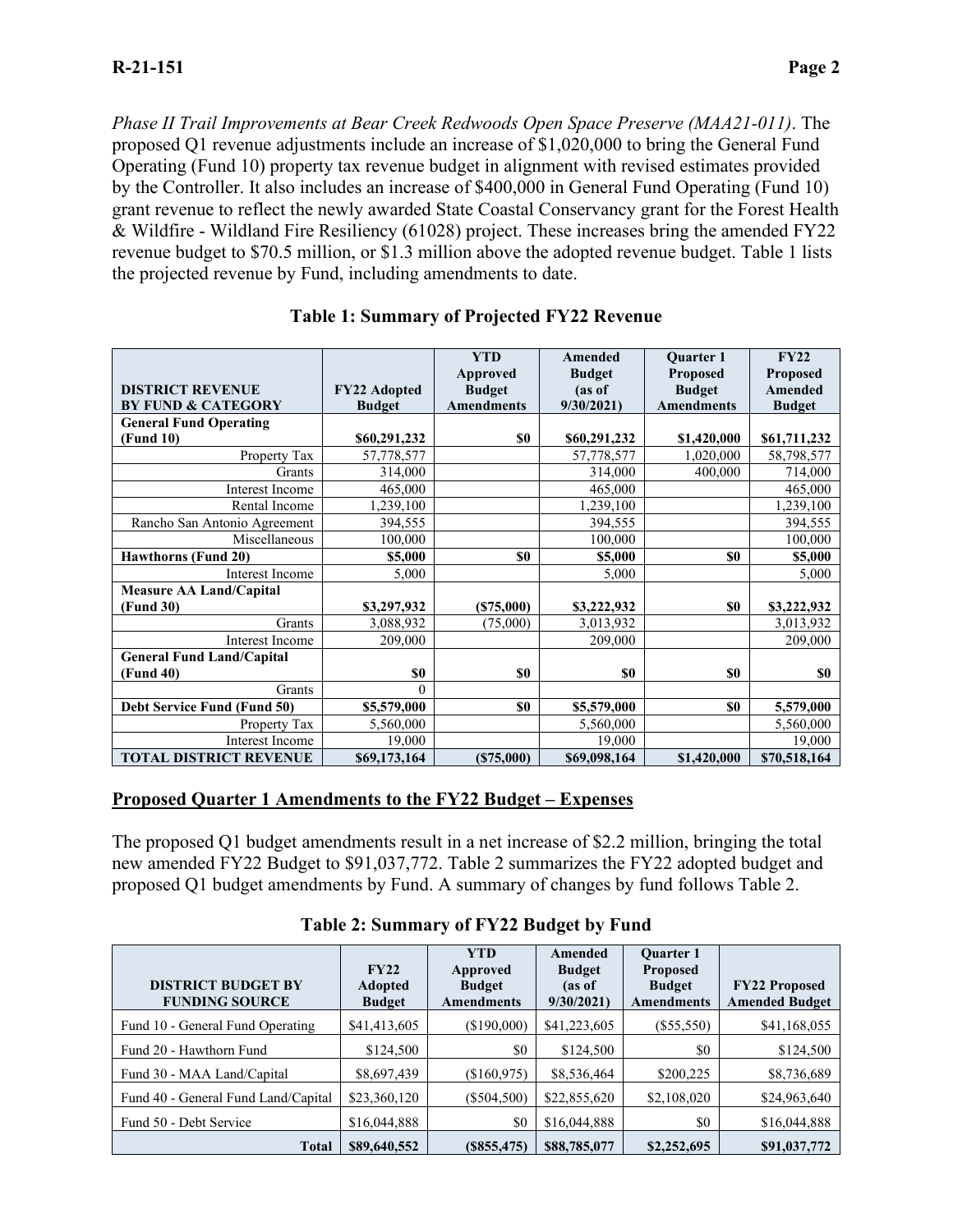The General Fund Operating (Fund 10) budget is proposed to decrease by a net of \$55,500 primarily due to the following:

- The allocation of \$77,300 more in Measure AA (MAA)-reimbursable labor funding from Fund 10 general salaries to the Fund 30 *Phase II Loop Trails, Lower La Honda Creek OSP (MAA07-011)* project because more crew time was needed to complete the MAA project*.*
- The addition of \$43,000 to the *Website Redesign (40011)* project. The project was delayed due to COVID-19 disruptions, staff vacancies and an opportunity to expand the scope to create a better site. Therefore, the project was not completed in FY21 as originally anticipated. As of the date of this report, the new redesigned website has launched and is actively in use.

The Measure AA Capital (Fund 30) budget is increasing by a net of \$200,225 primarily due to:

- The addition of \$106,475 to the *Mindego Ranch South Pasture (MAA09-006)* project. The project was not completed last fiscal year because the contractor had a delay getting their cost-share funding from the Natural Resources Conservation Service for this work. The work will now take place this fiscal year.
- The addition of \$77,300 more in MAA-reimbursable labor funding to the *Phase II Loop Trails, Lower La Honda Creek OSP (MAA07-011)* project because more crew time was needed to complete the MAA project*.*

The General Fund Capital (Fund 40) budget is increasing by \$2,108,020 primarily due to:

• The addition of \$2,027,102 to the *New Administrative Office (AO) Facility (31202)*  project. Due to the timing of invoice submittals, less was spent on construction than originally anticipated in FY21. This is not an increase to the overall project budget, it is only a carryover of certain invoice payments from FY21 to FY22.

The proposed budget amendments listed above (see Attachment 2 for full list) require Board approval per Board policy *3.04 Budget and Expenditure Authority*.

# **FISCAL IMPACT**

The original projection for FY22 revenue was \$69,173,164. The total amended revenues are now estimated at \$70,518,164. The District retains \$23,480,267 in other funding sources, resulting in a total of \$93,998,431 in available funding. The FY22 proposed Q1 budget amendments result in a net budget increase of \$2,252,695 and a new amended budget of \$91,037,772.

Table 4 below summarizes the FY22 estimated change in fund balance as a positive change, with a resulting total fund balance of \$2,960,659.

| <b>FY22 Estimated Change in</b><br><b>Fund Balance</b> | Fund 10<br>General<br>Fund | Fund 20<br>Hawthorn | Fund 30<br><b>Measure AA</b><br>Capital | Fund 40<br>General<br><b>Fund Capital</b> | Fund 50<br>Debt<br><b>Service</b> | <b>Total</b> |
|--------------------------------------------------------|----------------------------|---------------------|-----------------------------------------|-------------------------------------------|-----------------------------------|--------------|
| <b>Total Amended Revenues</b>                          | \$61,711,232               | \$5,000             | \$3,222,932                             | \$0                                       | \$5,579,000                       | \$70,518,164 |

**Table 4: FY22 Estimated Change in Fund Balance**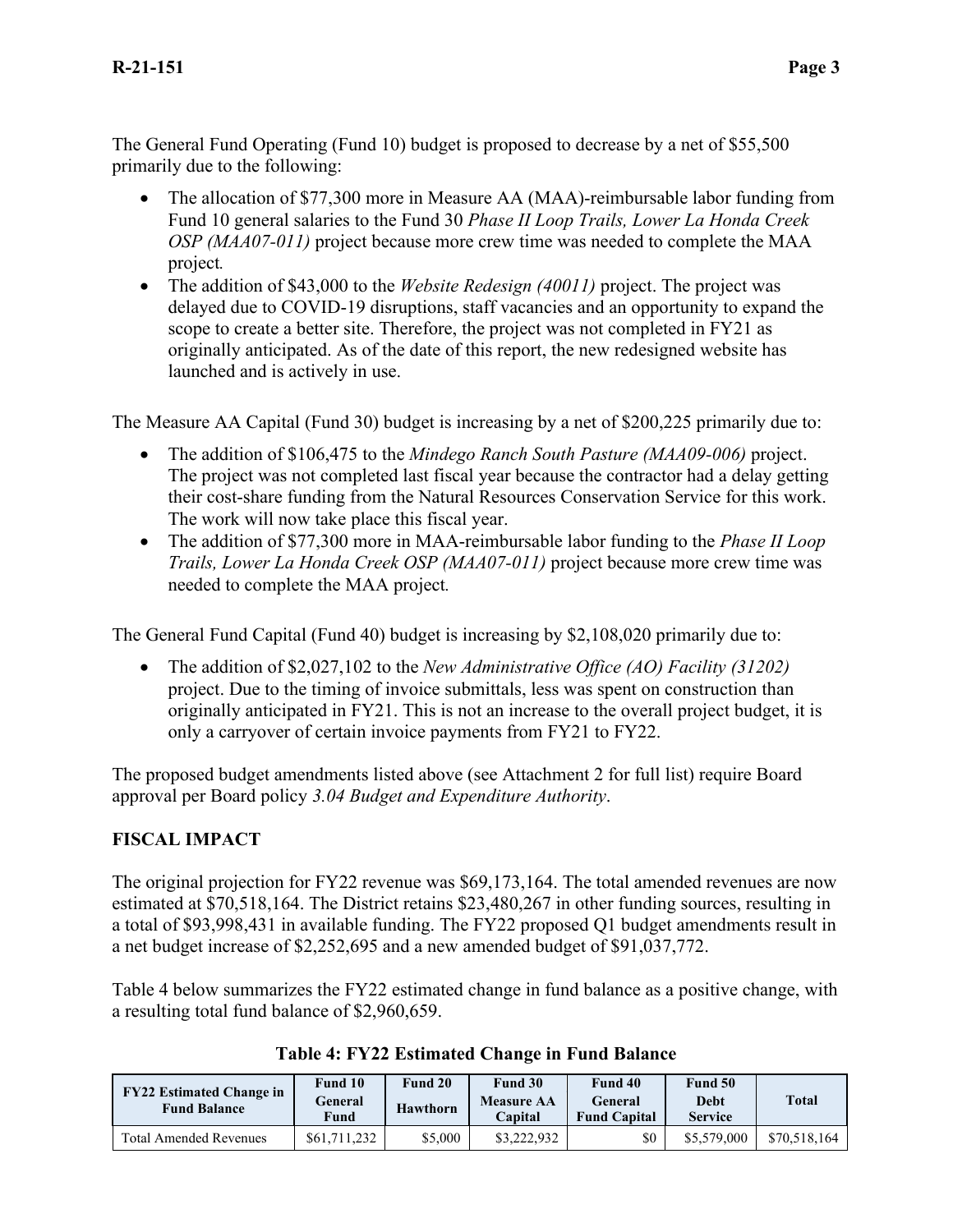| <b>Total Amended Other</b><br><b>Funding Sources</b>               | (18,060,855) | 119,500   | 5,722,757   | 24,963,640        | 10,735,225   | 23,480,267   |
|--------------------------------------------------------------------|--------------|-----------|-------------|-------------------|--------------|--------------|
| <b>Grand Total: Revenues &amp;</b><br><b>Other Funding Sources</b> | \$43,650,377 | \$124,500 | \$8,945,689 | \$24,963,640      | \$16,314,225 | \$93,998,431 |
|                                                                    |              |           |             |                   |              |              |
| <b>Total Amended Expenses</b>                                      | \$41,168,055 | \$124,500 | \$8,736,689 | \$24,963,640      | \$16,044,888 | \$91,037,772 |
| Adopted Change in Fund<br>Balance                                  | 765          | 0         | 209,000     | 0                 | 269,337      | 479,102      |
| Net Change in Fund Balance                                         | 2,481,557    | $\theta$  | 0           | (0)               | $\mathbf{0}$ | 2,481,557    |
| <b>Amended Change in Fund</b><br><b>Balance</b>                    | \$2,482,322  | \$0       | \$209,000   | (S <sub>0</sub> ) | \$269,337    | \$2,960,659  |

#### **BOARD AND COMMITTEE REVIEW**

- **December 7, 2020:** Board adoption of the FY22 Strategic Plan Goals and Objectives [\(R-](https://www.openspace.org/sites/default/files/20201207_StratPlan_EnvScan_R-20-112.pdf)[20-112,](https://www.openspace.org/sites/default/files/20201207_StratPlan_EnvScan_R-20-112.pdf) [minutes\)](https://www.openspace.org/sites/default/files/20201207_BOD_minutes_APPROVED.pdf)
- **March 4, 2021:** Board review and affirmation of the FY22/FY23 Capital Improvement and Action Plan [\(R-21-33,](https://www.openspace.org/sites/default/files/20210304_DraftActionPlan_R-21-33.pdf) [minutes\)](https://www.openspace.org/sites/default/files/20210304_BOD_minutes_DRAFT.pdf)
- **April 29, 2021:** Overview of the Proposed Fiscal Year 2021-22 Budget and Action Plan [\(R-21-57,](https://www.openspace.org/sites/default/files/20210429_FY22ActionPlan%26BudgetReview_R-21-57.pdf) [minutes\)](https://www.openspace.org/sites/default/files/20210429_ABC_Minutes_DRAFT.pdf)
- **May 4, 2021:** Continuation of the Overview of the Proposed Fiscal Year 2021-22 Budget and Action Plan  $(R-21-57, \text{draff minutes (Attachment 7)})$  $(R-21-57, \text{draff minutes (Attachment 7)})$
- May 12, 2021: Approval of a New Field Resource Specialist Position to Implement the Wildland Fire Resiliency Program [\(R-21-60,](https://www.openspace.org/sites/default/files/20210512_FieldResourceSpc_R-21-60.pdf) [minutes\)](https://www.openspace.org/sites/default/files/20210512_BOD_minutes_DRAFT.pdf)
- May 26, 2021: Overview of the Proposed Fiscal Year 2021-22 Budget and Action Plan [\(R-21-68,](https://www.openspace.org/sites/default/files/20210526_FY21-22ActionPlan%26Budget_R-21-68.pdf) [minutes\)](https://www.openspace.org/sites/default/files/20210526_BOD_minutes_DRAFT.pdf)
- **June 9, 2021:** Fiscal Year 2021-22 Budget and Capital Improvement and Action Plan [\(R-21-72,](https://www.openspace.org/sites/default/files/20210609_FY22Budget%26ActionPlan_R-21-72.pdf) [minutes\)](https://www.openspace.org/sites/default/files/20210609_BOD_minutes_DRAFT.pdf)
- **August 11, 2021:** Proposed Amendments to the Fiscal Year 2021-22 Capital Improvement & Action Plan (CIAP) and Budget [\(R-21-104,](https://www.openspace.org/sites/default/files/20210811_ProposedFY22Budget%26CIAPAmdts_R-21-104.pdf) [minutes\)](https://www.openspace.org/sites/default/files/20210811_BOD_minutes_APPROVED.pdf)
- **August 25, 2021:** Award of Contract to CVE Demolition, Inc., for Demolition Work at the former Billingsley and Burton Properties in Sierra Azul Open Space Preserve [\(R-21-](https://www.openspace.org/sites/default/files/20210825_Billingsley%26BurtonDemo_R-21-114.pdf) [114,](https://www.openspace.org/sites/default/files/20210825_Billingsley%26BurtonDemo_R-21-114.pdf) [minutes\)](https://www.openspace.org/sites/default/files/20210825_BOD_minutes_APPROVED.pdf). As part of this item, the Board amended the FY22 Capital Improvement and Action Plan to add the *Burton Property Site Cleanup (MAA25-003)* project with an increase of \$109,025 to MAA Portfolio 25 *Sierra Azul: Loma Prieta Area Public Access, Regional Trails and Habitat Projects*.

#### **PUBLIC NOTICE**

Public notice was provided as required by the Brown Act.

#### **CEQA COMPLIANCE**

This item is not a project subject to the California Environmental Quality Act.